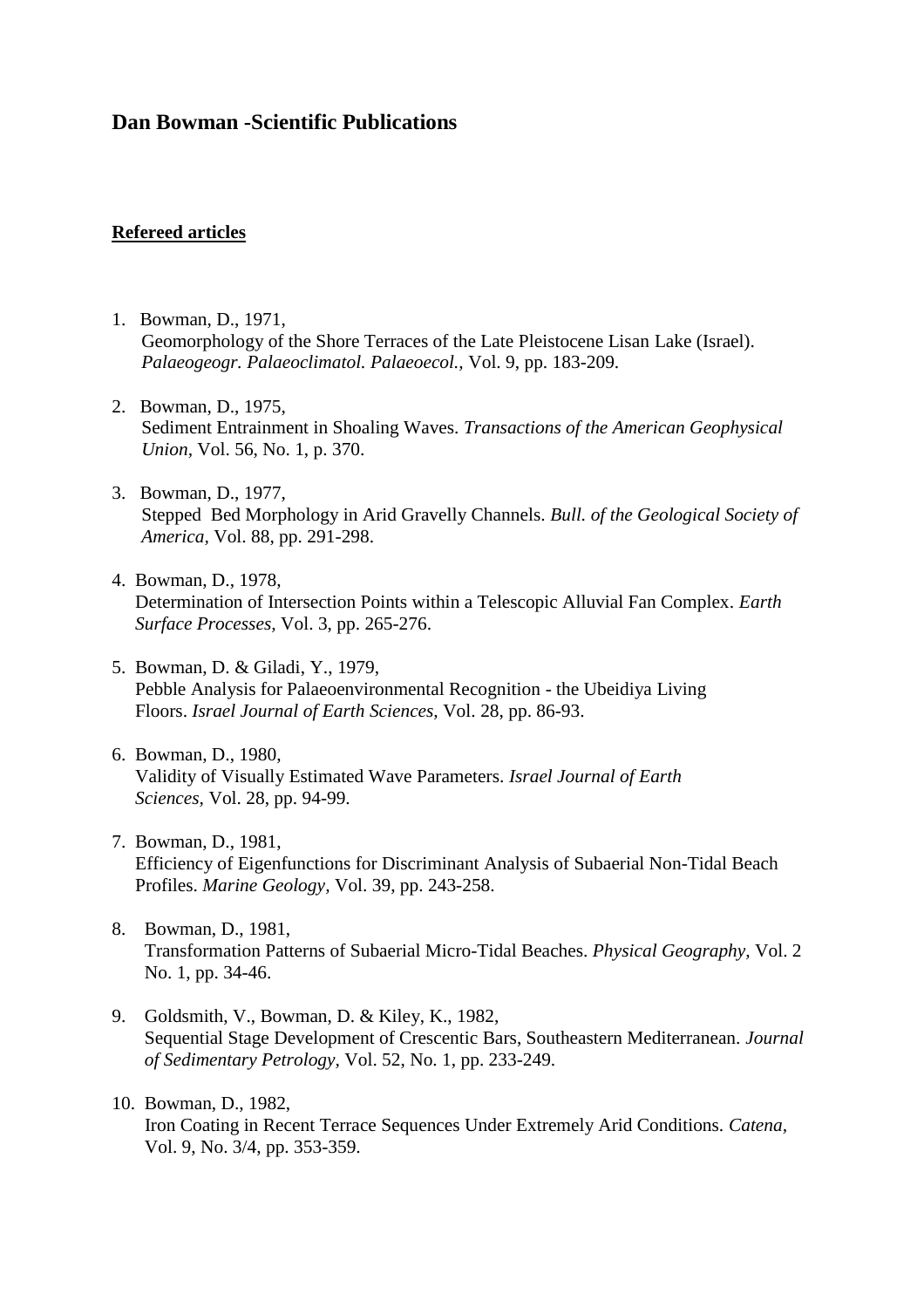11. Bowman, D.,1982,

Modal Beach Transformations and Morphological Interpretation - the Southern Mediterranean Coast of Israel. *Israel Journal of Earth Sciences,*Vol. 31, No. 2- 4, pp. 95-100.

- 12. Bowman, D. & Goldsmith, V., 1983, Bar Morphology of Dissipative Beaches - an Empirical Model. *Marine Geology,* Vol. 51, No. 1-2, pp. 15-33.
- 13. Bowman, D., Karnieli, A., Issar, A. & Bruins, H.J., 1986, Residual Colluvio-Aeolian Aprons in the Negev Highlands (Israel) as a Paleo-Climatic Indicator. *Palaeogeogr. Palaeoclimatol. Palaeoecol.,* Vol. 56, pp. 89-101.
- 14. Bowman, D. & Gerson, R., 1986, Morphology of the Latest Quaternary Surface-Faulting in the Gulf of Elat Region, Eastern Sinai. *Tectonophysics,* Vol. 128, pp. 97-119.
- 15. Christiansen, Ch. & Bowman, D., 1986, Sea-Level Changes, Coastal Dune Building and Sand Drift, North-Western Jutland, Denmark. *Geografisk Tidsskrift,* Copenhagen, Vol. 86, pp. 28-31.
- 16. Bowman, D., Christiansen, Ch. & Magaritz, M., 1987, Late-Holocene Coastal Evolution of the Hanstholm-Hjardemaal Region, NW Denmark, Morphology, Sediments and Dating. *Geoskrifter, No. 25, Institute of Geology, Aarhus University,* 36 pp.
- 17. Bowman, D., 1988, The Declining But Non-Rejuvenating Base Level - the Lisan Lake, the Dead Sea Area, Israel. *Earth Surface Processes,* Vol. 13, pp. 239-249.
- 18. Bowman, D., Rosen, D., Kit, E., Arad, D. and Slavitz. A. , 1988, Flow Characteristics at the Rip Current Neck under Low Energy Conditions. *Marine Geology,* Vol. 79, No. 1-2, pp. 41-54.
- 19. Bowman, D., Arad, D., Rosen, D., Kit, E., Goldbery, R. & Slavitz, A., 1988, Flow Characteristics Along the Rip Current System Under Low Energy Conditions.  *Marine Geology,* Vol. 82, pp. 149-167.
- 20. Nyamweru, C.K. & Bowman, D., 1989, Climatic Changes in the Chalbi Desert,North Kenya. *Journal of Quaternary Science,*  Vol. 4 (2), pp. 131-139.
- 21. Bowman, D., Christiansen, Ch., & Magaritz, M., 1989, Late-Holocene Coastal Evolution in the Hanstholm - Hjardemaal Region, NW Denmark: Morphology, Sediments and Dating. *Geografisk Tidsskrift*, , Vol. 89, pp. 49-57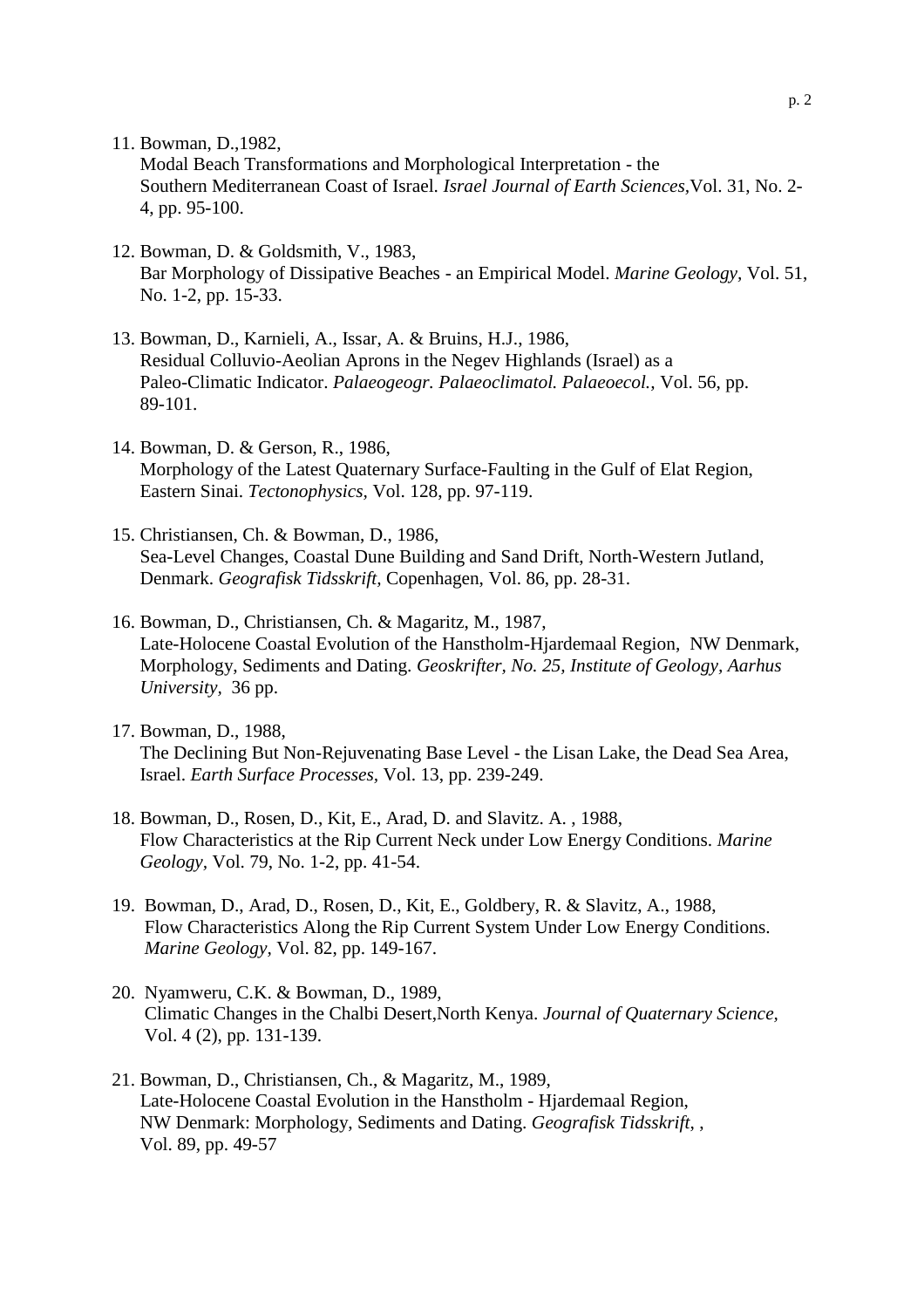22. Bowman, D., 1990,

 Climatically Triggered Gilbert-type Lacustrine Fan Deltas, The Dead Sea Area, Israel. *Special Publ. International. Assoc. Sedimentologists,* Vol. 10, pp. 273-280.

- 23. Christiansen, Ch., Dalsgaard, K., Moller, J.T., and Bowman, D., 1990, Coastal Dunes in Denmark, Chronology in Relation to Sea Level. *Catena Supplement ,* Vol. 18, pp. 61-70.
- 24. Bowman, D., Birkenfeld, H. and Rosen, D.S., 1992, The Longshore flow component in low-energy rip channels: The Mediterranean, Israel. *Marine Geology,* Vol. 108, pp. 259 -27
- 25. Bowman, D. and Gross, T., 1992, The highest stand of Lake Lisan : - 150 meter below MSL. *Isr. Jour. Earth Sci.* Vol. 41, p. 233-237.
- 26. Bowman, D., 1993, Morphodynamics of the stagnating Zwin inlet, The Netherlands. *Sedimentary Geology ,* Vol. 4 , pp. 219-239.
- 27. Hartmann, D. and Bowman, D., 1993, Efficiency of the Log-Hyperbolic distribution, a case study: pattern of sediment sorting in a small tidal inlet- Het Zwin, The Netherlands. *Jour. of Coastal Research*, Vol. 9 (4), pp. 1044-1053.
- 28. Bowman, D., 1995, Active surface ruptures on the northern Arava fault, the Dead Sea Rift. *Isr*. *Jour. Earth Sci.,* Vol. 44, pp. 51-59.
- 29. Krzyskowski, D. and Bowman, D., 1997, Neotectonic deformation of Pleistocene deposits along the Sudetic Marginal Fault, Southeastern Poland. *Earth Surface Processes* 22, 545 - 562.
	- . 30. Hoz, R., Bowman, D. and Chacham, T., 1997. The Psychometric and Edumetric Validity of Dimensions of Geomorphological knowledge which are tapped by Concept Mapping. *Jour. of Research in Science Teaching,* vol. 34. 925 - 947.
		- 31. Bowman, D., Manor-Samsonov, N. and Golik, A., 1998, Dynamics of litter pollution on the Israeli Mediterranean Beaches - a Budgetary litter flux approach. *Jour. of Coastal Research,* Florida, no. 2, 418 - 432.
	- 32. Korjenkov, A., Bowman, D., Haselton, K. and Porat, N., 1999. Recent Drainage diversions under thrusting conditions in the Suusamyr Valley, the Tien Shan Range, Kyrgyzstan. *Isr. J. Earth Sci*. 48, 63 -79.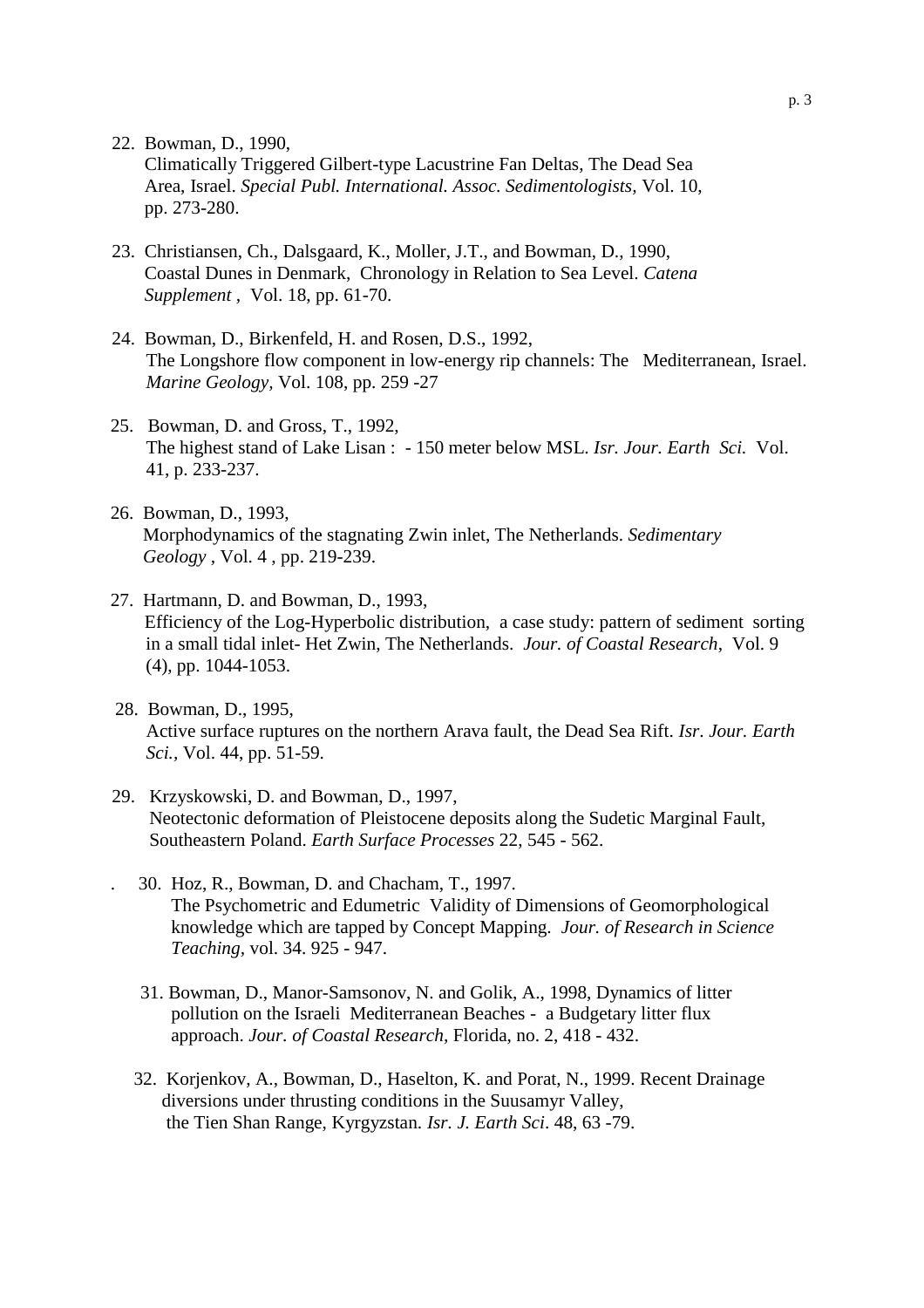- 33. Bowman, D., Banet -Davidovich, D., Bruins , H.J. and J. Van der Plicht, 2000. Dead Sea shoreline facies with seismically-induced soft-sediment deformation structures, Israel. *Israel J. of Earth Sci.* 49,197 - 214.
- 34. Ezra, Sh., Feinstein, Sh., Pelly, I., Bowman, D., Miloslavsky, I., 2000. Weathering of fuel oil on the East Mediterranean coast, Ashdod, Israel.  *Organic Geochemistry* 31, 1733 - 1741.
- 35. Hoz, R., Bowman, D. and Kozminsky, E., 2001. The differential effects of prior knowledge on learning : A study of two consecutive courses in earth sciences. *Instructional Sciences* 29, 187-201
- 36. Bowman, D., Bruins, H. J., Van der Plicht, J., 2001. Load structures seismites and historic earthquakes in the Dead Sea area (Israel) : Chronological benchmarking with 14C dating*, Radiocarbon* 43, 1383-1390.
- 37. Avni, R., Bowman, D., Shapira, A., Nur, A. 2002.The epicenter of the 1927 Jericho earthquake in the Holy Land - an anatomy of erroneous interpretation of historical documents*. J. of Seismology* 6, 469-476.
- 38. Ben- David, R., Eyal, Y., Zilberman, E. and Bowman, D. 2002. Fluvial systems response to Rift Margin tectonics - an example from Makhtesh Ramon area, Southern Israel. *Geomorphology* 45, 147-163.
- 39. Bowman, D., Pranzini, E. 2003. Reversed response within a segmented detached breakwater, the Tuscany coast, Italy - a case study. *Coastal Engineering* 49, 263-274.
- 40. Hoz, R., Kainan, A., Bowman, D., Goldstein, O., Omri, A. 2003. Institutional change in teacher education: the faculty's tale. *J. Education for Teaching* 29, 249-264.
- 41. Bowman, D., Korjenkov, A., Porat, N. 2004. Late-Pleistocene seismites from Lake Issyk-Kul, the Tien Shan range, Kyrghyzstan. *Sedimentary Geology* 163, 211-218.
- 42. Bowman, D., Korjenkov, A., Porat, N., Czassny, B. 2004. Morphological response to Quaternary deformation at an intermontane basin piedmont, the northern Tien Shan, Kyrghyzstan. *Geomorphology* 63, 1-24.
- 43. Bowman, D., Shachnovich-Firtel, Y., Devora, Sh. 2007. Stream channel convexity induced by continuous base level lowering, the Dead Sea, Israel. *Geomorphology,*  92, 1-2, 60-75.
- 45. Bowman, D., Ferri , S., Pranzini, E. 2007. Efficacy of beach dewatering Alassio, Italy. Coastal Engineering 54, 791-800.
- 46. D. Bowman, J. Guillén, L. López, V. Pellegrino, 2009. Planview geometry and morphological characteristics of pocket beaches on the Catalan coast (Spain). Geomorphology 108,191-199.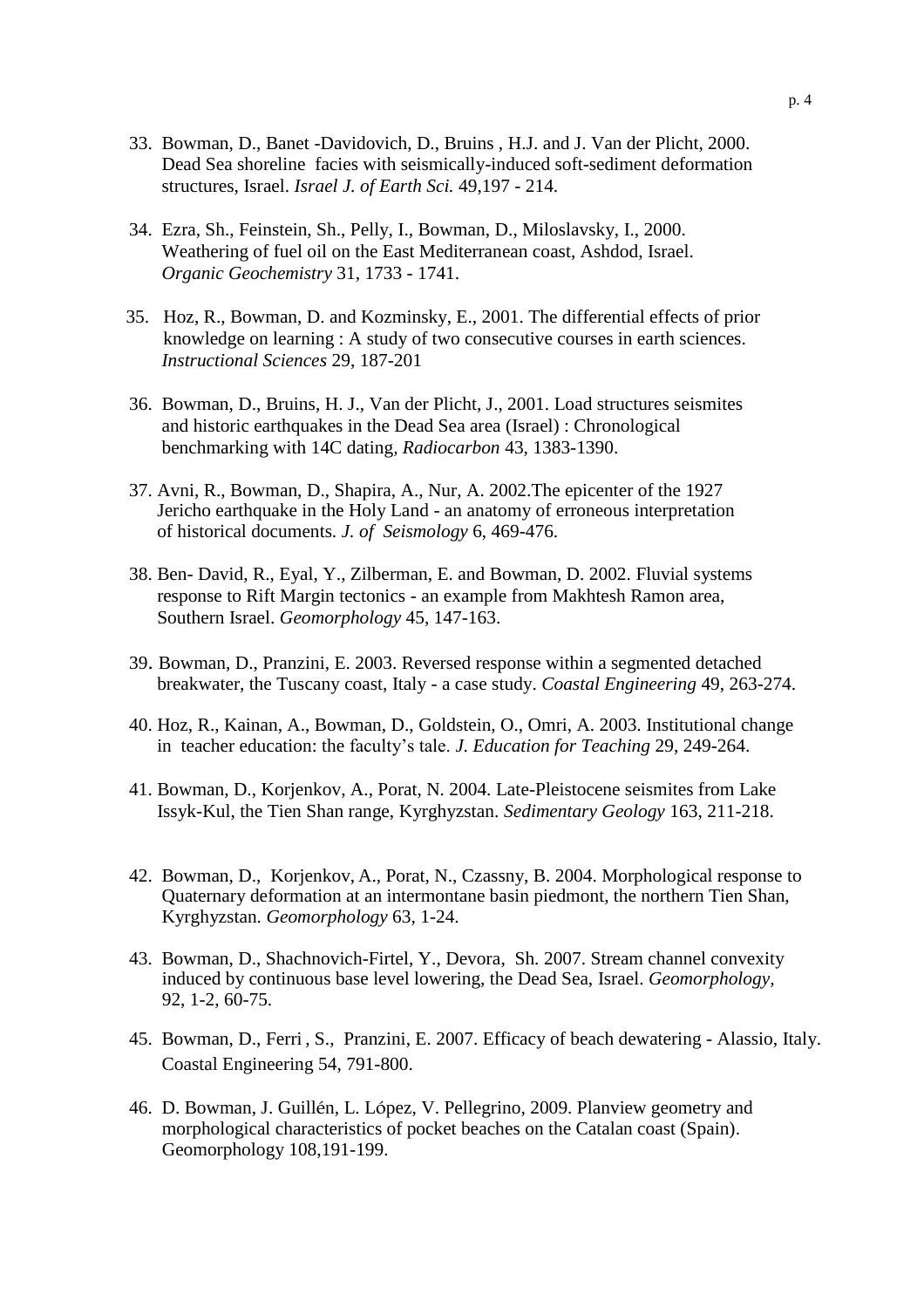- 47. D. Bowman, T. Svoray, Sh. Devora, I. Shapira, J. B. Laronne, 2010. Extreme rates of channel incision and shape evolution in response to a continuous, rapid base level fall, the Dead Sea, Israel. Geomorphology 114, 227-237.
- 48. Y. Storz-Peretz, D. Bowman, J.B. Laronne and T. Svoray, 2011. Rapid incision of a small, coarse and steep fan-delta in response to base level fall: The case of Nahal Qedem, the Dead Sea, Israel. Earth surface processes and Landforms 36, 467-480.
- 49. D. Bowman, Sh. Devora, T. Svoray, 2011. Drainage organization on the newly emerged Dead Sea bed, Israel. *Quaternary International* 233, 53-60.

#### **Published scientific reports and technical papers**

- 1. Kit, E., Rosen, D., Szlavitz, A., & Bowman, D., 1985, Analysis of Current Data. Coastal and Marine Engineering Research Institute, P.N. 145/85, Technion City, Haifa, 684 pp.
- 2. Bowman, D., Arad, D., Rosen, D. & Kit, E., 1985, Bathymetry and Wave Climate Data of the Herzlia Beach. Final Research Report submitted to the Ministry of Energy and Infra-structure.
- 3. Bowman, D. & Birkenfeld, H., 1988, Bed Forms Along Rip Channels, Northern Gaza Strip. Report Submitted to the National Council for Research and Development, 33 pp.
- 4. Bowman, D. & Gross, T., 1989, Neotectonics in the Northern Arava Rift. Report submitted to the Earth Science Section, Ministry of Energy and Infrastructure, 53 pp
	- 5. Bowman, D. & Golik, A., 1989, Litter on the Southern Mediterranean Beaches of Israel. Final research report submitted to the Ministry of the Environment, 31 pp.
	- 6. Bowman, D., 1990, Morphodynamics of the Zwin inlet. Final research report submitted to the Royal Netherland Academy of Sciences, 62 pp.
	- 7. Bowman, D., 1991, Fan Deltas of the Messina Strait, Calabria, Italy: Where are the seismic fingerprints? Research report submitted to the Ministry of Science and Technology, 10 pp.
	- 8. Bowman, D., Arkin, Y., Karnieli, A. and Roskin, Y., 1995, Active fracturing along the Rift margin. Final resesarch report submitted to the Earth Science Administration, 53 pp.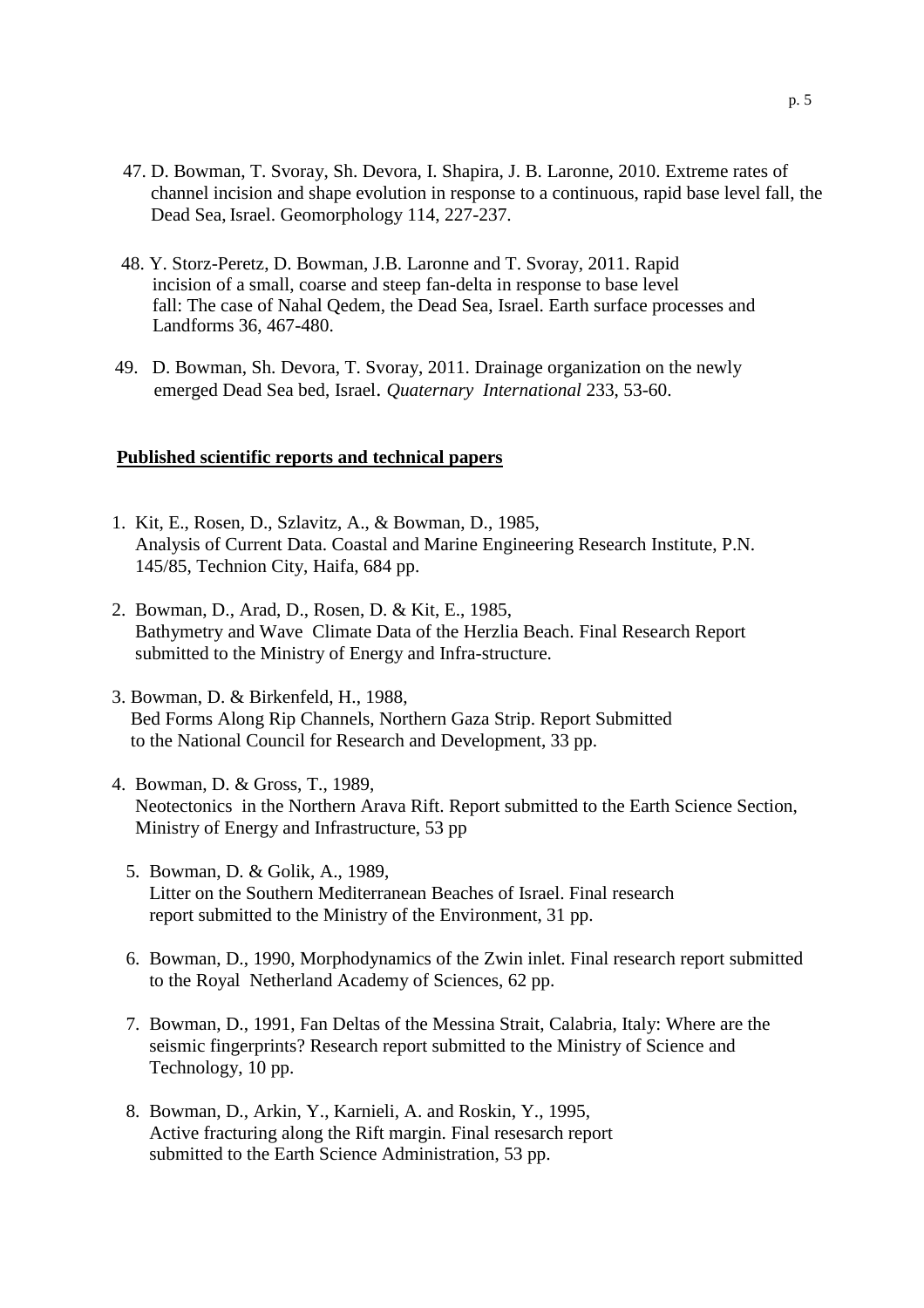- 9. Porat, N., Bowman, D., Raved, N. and Enzel Y., 1998, Luminescence dating of the Nahal Darga Holocene Section - Comparison with 14C ages. TR - GSI /13/98, 10p.
- 10. Schechnovitz-firtel, J. and Bowman, D., 1998, The morphological efficiency of the receding Dead Sea base level. Final research report submitted to the Earth Science Administration, ES - 27- 98.
- 11. Haselton, K., Bowman, D., Korjenkov, A., Mamyrov, E., Strecker, M., Turdukulov, A., 1998. Recent deformation and denudation in the Tien Shan and Pamir mountains of the Kyrgyz Republic, pp. 58-72. Ministry of Education, Science and Culture of the Kyrgyz Republic, Bishkek.
- 12. Haselton, K., Bowman, D., Korjenkov. A., 1999. Periodic Report 1 April 1998 to 31 March 1999 for INTAS Project 96-1923 "Recent deformation and denudation in the Tien Shan and Pamir mountains of Kyrgyzstan".
- 13. Porat, N., Bowman, D., Enzel, Y., Raved, N. 2000. Luminescence dating of the Nahal Darga Holocene section-comparison with <sup>14</sup>C dates. Geological survey of Israel current research, vol.12 , 239-243.
- 14. Bowman, D., Debora, Sh., Savoray, T. 2004. The effect of the receding Dead Sea as a base level. Final research report submitted to the Dead Sea Drinage Authority (in Hebrew), 23 pp. 47 figures, photos & air photos.

### **Chapters in collective volumes - conference Proceedings, Festchrifte, etc.**

- 1. Bowman, D., 1974, Geomorphology of River Terraces on the Western Bank of the Dea Sea. Geomorphic Processes in Arid Environments, International Symp. Field Program, Jerusalem, Hebrew University, Geography Dept., pp. 40-51.
- 2. Bowman, D., 1981, Spatial & Temporal Changes of the Southern Beaches of Israel. Proc. 2nd Annual Coastal Conference, Tel-Aviv, Institute of Petroleum and Energy, pp. 13-19.
- 3. Bowman, D., Goldsmith, V. & Kiley, K., 1982, Lag and Thresholds in the Bar Development Along the Mediterranean Coast of Israel. Proc. 3rd Ann. Israel Coastal Meeting, pp. 24-32.
- 4. Paldi, R., Bowman, D., & Goldsmith, V., 1982, Israel Coastal Processes, Bibliography 1975-1982. Proc. 3rd Ann. Israel Coastal Meeting, pp. I-IX.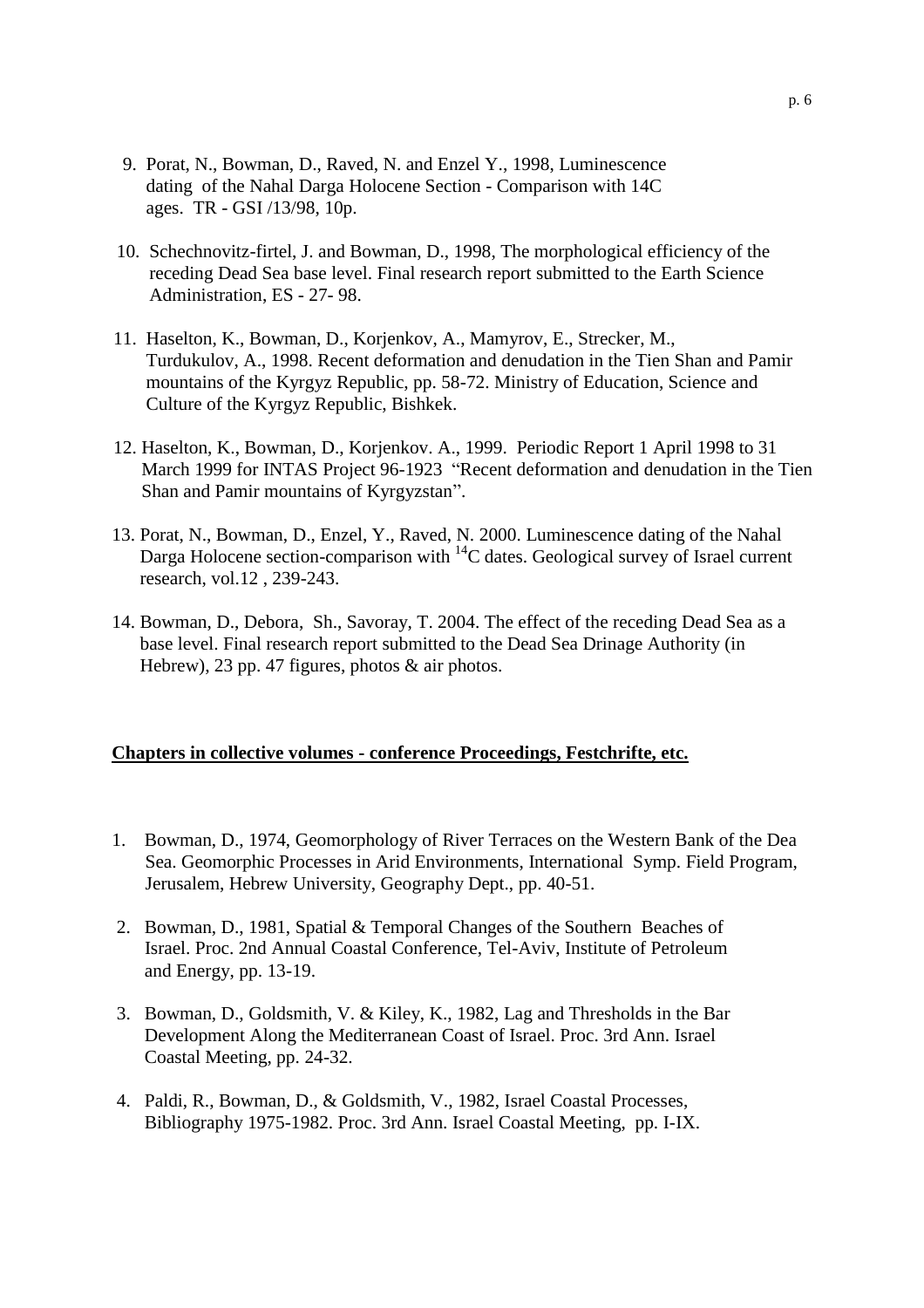- 5. Goldsmith, V., Bowman, D., Kiley, K., Burdick, B., Mart, Y. & Sofer, S., 1983, Morphology and Dynamics of Crescentic Bar Systems. *Proceedings of the 18th International Conference of Coastal Engineering,* Capetown, South Africa, American Society of Civil Engineers, Vol. 2, pp. 9
- 6. Gerson, R., Grossman, S. & Bowman, D., 1985, Stages in the Creation of a Large Rift Valley, Geomorphic Evolution Along the Southern Dead Sea Rift. In Morisawa, M. & Hack, J.T.(Eds.). *Tectonic Geomorphology,* Allen & Unwin, Boston, pp. 53-73.
- 7. Hoz, R., Tomer, Y., Bowman, D. & Chayoth, R., 1987, The Use of Concept Mapping to Diagnose Misconceptions in Biology and Earth Sciences. In J.D. Novak (Ed.): Proceedings of the Second International Seminar on Misconceptions and Educational Strategies in Science and Mathematics, Cornell University, Ithaca, N.Y. pp. 245 - 256.
- 8. Christiansen, Ch. and Bowman, D., 1990, Longterm beach and shoreface changes, NW Jutland, Denmark: effects of change in in wind direction. In Beukema, J.J. et al. (Eds), *Expected Effects of Climatic Change on Marine Coastal Ecosystems,* Kluwer Academic, pp. 113-122.
- 9. Bowman, D. & Laronne, J., (Eds.), 1992, Proceedings of the 1st Geomorphological Meeting, Department of Geography, Ben-Gurion University of the Negev, 39 pp.
- 10. Bowman, D., 1993, Neotectonics in the northern Arava. Isr. Geol. Soc. Annual Meeting, Field Trips Guide Book, pp. 35-43.
- 11. Bowman, D., 1997, Geomorphology of the Dead Sea Western Margin. in: The Dead Sea: The Lake and its setting. Niemi, T.M., Ben Avraham, Z. and Gat, J., (edits), Oxford Univrsity Press, pp. 217-225.
- 12. Bowman, D. (ed) 1997. Geomorphology in the Dead Sea area field trip guide book. Israel Geomorphological Research Group.
- 13. Bowman, D. Pranzini, E., 2008, Shoreline monitoring: review and recommendations, in Pranzini, E., Wetzel, L.(eds), Beach erosion monitoring, Results from Beachmed-e/ Optimal Project, pp.15-24.
- 14. Bowman, D., 2010. The Dead Sea Graben: Geomorphology of the lowest spot on Earth. in: Geomorphological landscapes of the world. Migon , P., (ed.), Springer, pp.247-255.